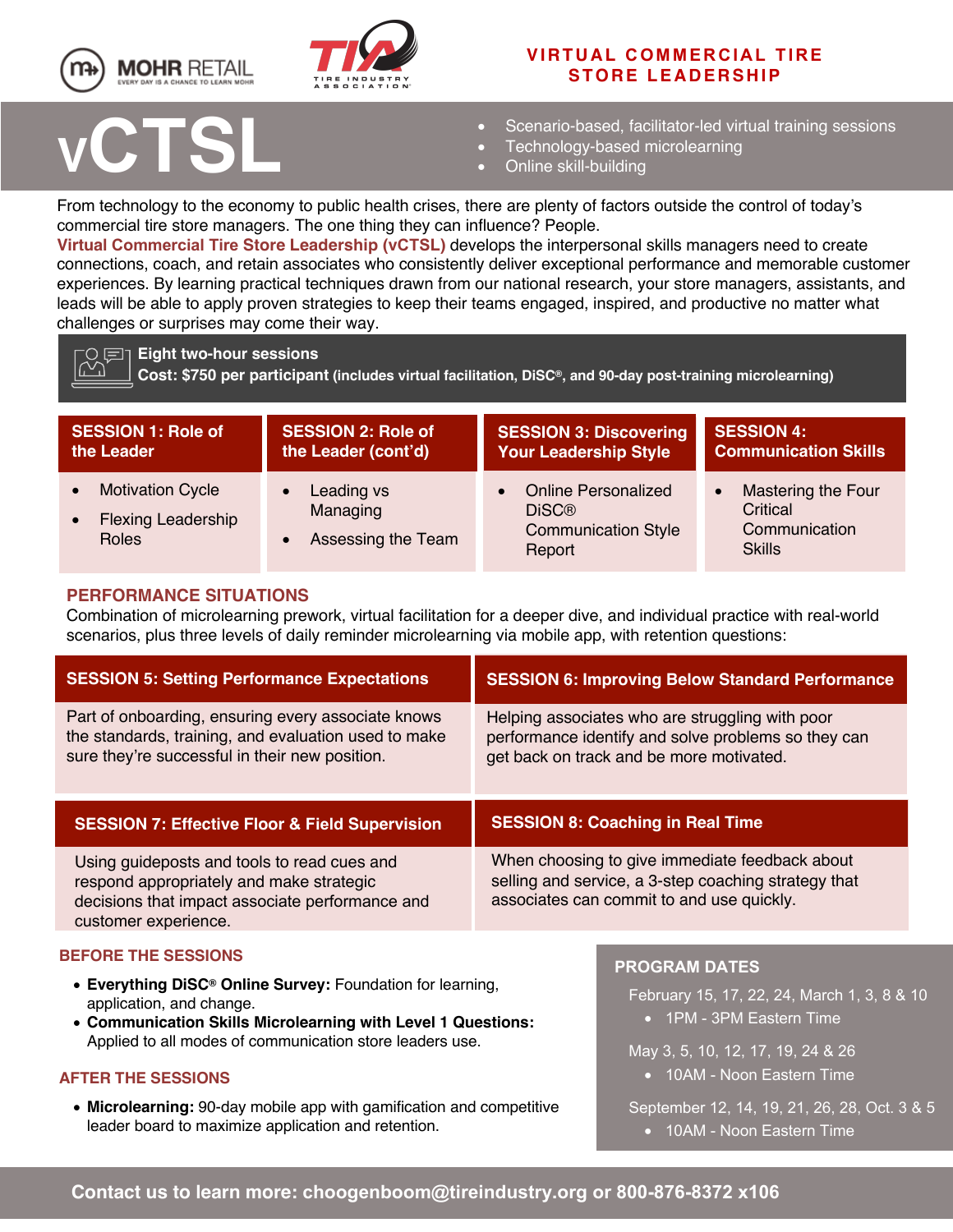# COMMERCIAL TIRE STORE LEADERSHIP TRAINING REGISTRATION FORM



#### **WAYS TO REGISTER**

| MAIL                              | <b>PHONE</b> | <b>FAX</b>                   | <b>WEBSITE</b> |
|-----------------------------------|--------------|------------------------------|----------------|
| Tire Industry Association         | 301.430.7280 | 301.430.7283                 | www.tirei      |
| 1532 Pointer Ridge Place, Suite G | 800.876.8372 | <b>EMAIL</b>                 | Click on 1     |
| Bowie, MD 20716-1883              |              | choogenboom@tireindustry.org |                |

Tire Industry Association 301.430.7280 301.430.7283 www.tireindustry.org 1532 Pointer Ridge Place, Suite G 800.876.8372 **EMAIL** *Click on Training* choogenboom@tireindustry.org

## **II. ATTENDEE INFORMATION**

| Name                                                                                                                                                                                                                          | Job Title |                               |
|-------------------------------------------------------------------------------------------------------------------------------------------------------------------------------------------------------------------------------|-----------|-------------------------------|
|                                                                                                                                                                                                                               |           |                               |
| Address entertainment and the contract of the contract of the contract of the contract of the contract of the contract of the contract of the contract of the contract of the contract of the contract of the contract of the |           |                               |
|                                                                                                                                                                                                                               |           | Zip+4 _______________________ |
|                                                                                                                                                                                                                               |           |                               |
|                                                                                                                                                                                                                               |           |                               |

## **CLASS TUITION & SCHEDULE**

The Commercial Tire Store Leadership Training is delivered via eight (8) virtual Zoom sessions of two hours each. The cost is \$750 per person and includes pre-engagement and 90 days post-training microlearning reinforcement.

Please select your program dates below:

- February 15, 17, 22, 24, March 1, 3, 8 & 10
- May 3, 5, 10, 12, 17, 19, 24 & 26
- □ September 12, 14, 19, 21, 26, 28, October 3 & 5

## **Tuition \$750**

Within one week of registering, you will receive confirmation from TIA. Login information will be provided by MOHR Retail.

| <b>V. METHOD OF PAYMENT*</b>                                                 |                                                                                                                    |
|------------------------------------------------------------------------------|--------------------------------------------------------------------------------------------------------------------|
|                                                                              | $\Box$ Check (Make payable to TIA) $\Box$ Invoice me. My company's PO authorization number for this transaction is |
| $\Box$ VISA $\Box$ MasterCard $\Box$ AMEX                                    |                                                                                                                    |
|                                                                              |                                                                                                                    |
|                                                                              |                                                                                                                    |
| (Please print)                                                               | $\Box$ Checking this box represents my electronic signature                                                        |
|                                                                              |                                                                                                                    |
| (If different from above)                                                    |                                                                                                                    |
| *Cancellations within 30 days of the start of the course are non-refundable. |                                                                                                                    |